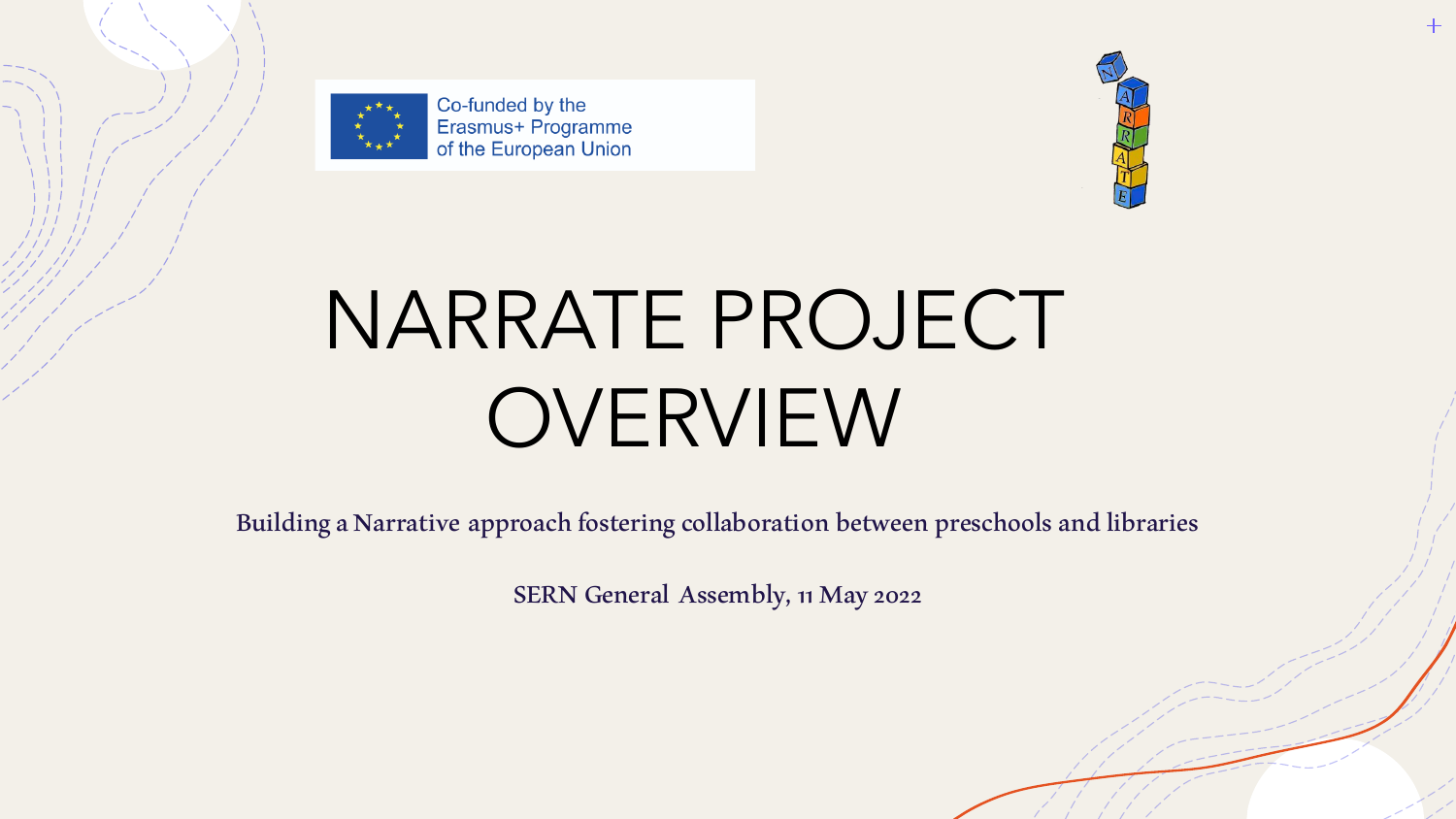### Project in short….

- $+$  Erasmus+ Innovation project -KA2
- +Leading partner: Pitea Municipality Sweden
- +3 years project (September 2020-August 2023)
- +6 TPM both on-line and face to face
- +2 LTTA hosted by Elmer and Imola Municipality
- +Project website: [www.narrate-project.eu](http://www.narrate-project.eu/)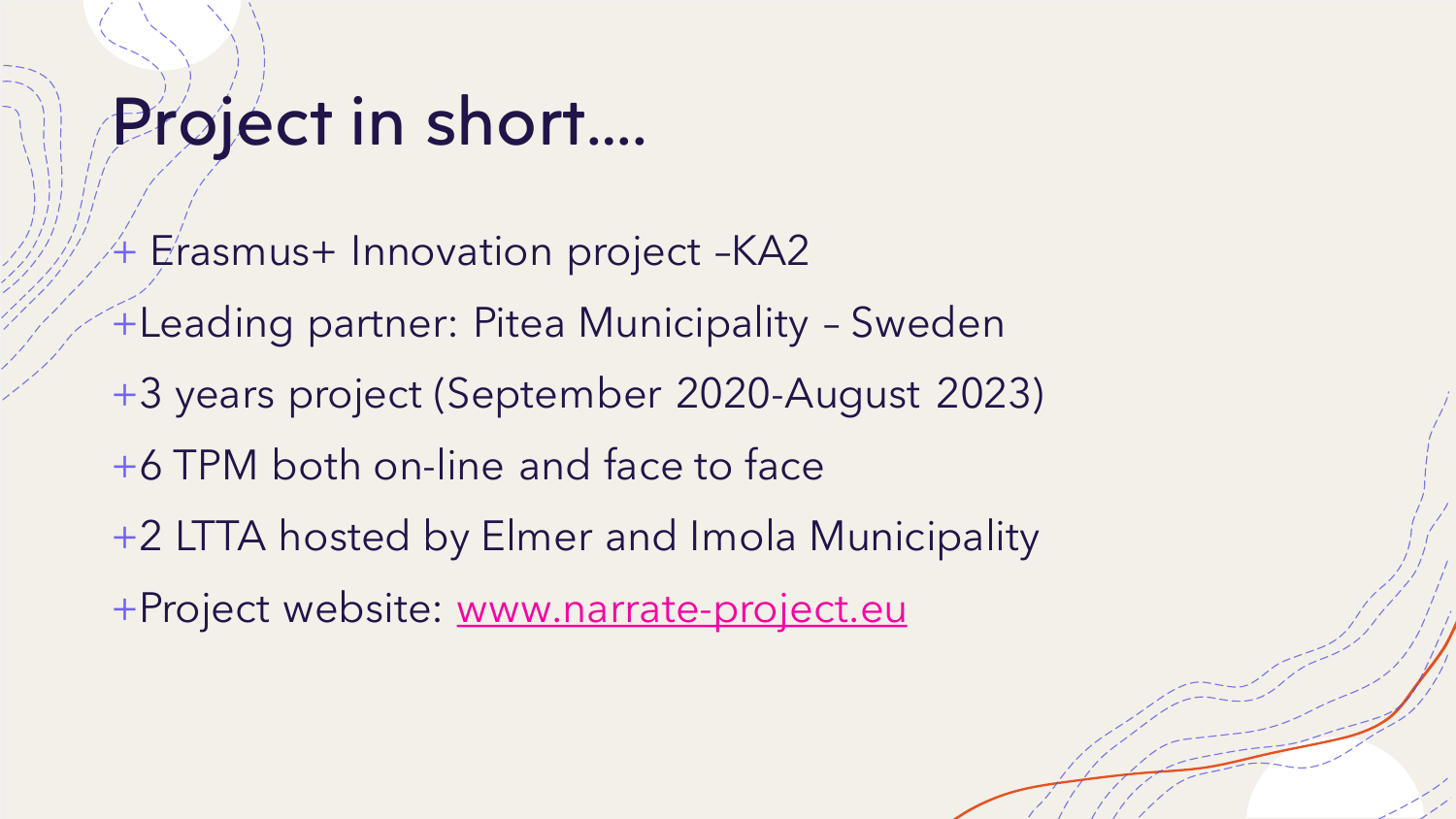

### **Storytelling and the narrative approach in education are very important**

- To allow children to face their emotional problems
- To support their cognitive development
- To increase the experimentation about all knowledge fields including social skills
- To share the idea that literacy is supported by the capacity and desire to get visible ideas and stories
- Narration is essential for developing in children the abilities, for arguing, reasoning, using divergent thinking and showing a resilient attitude

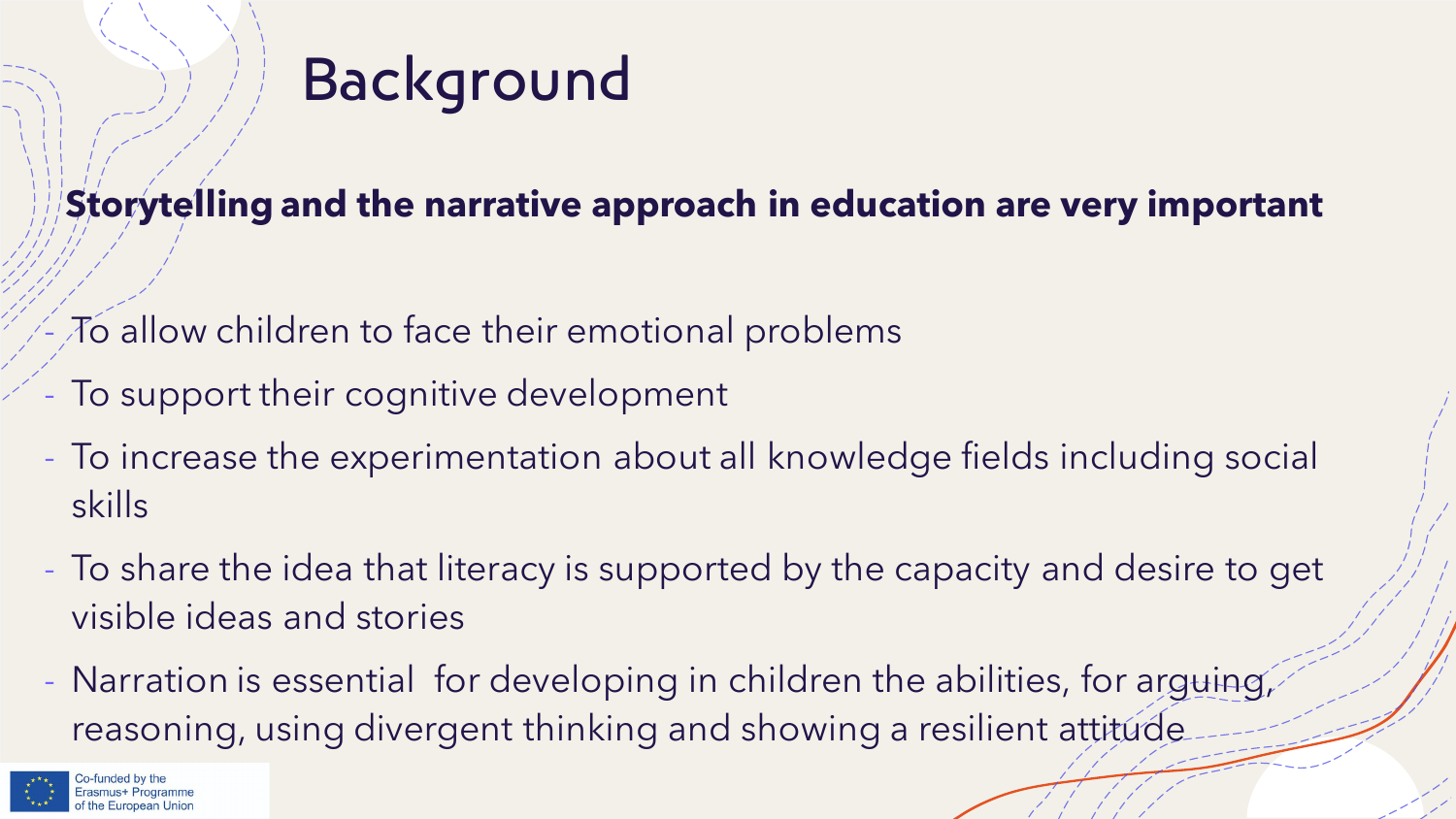### Background-1

#### **Why is it important to develop a research on "narrative approach" in Early Education?**

Children are natural storytellers: they really love listen to stories, but, since they can speak a little, they love even more to tell stories on their own.

#### **Why do children need to arrange their experience around a narrative framework?**

We cannot gloss over that the universality of this feature is really impressive: all over the world, no matter what culture or human group the children belong to, all of them grow up in a "narrative melting pot". In addition, the surface contents of the narrative production can change from place to place, but the deep meanings and functions are the same everywhere

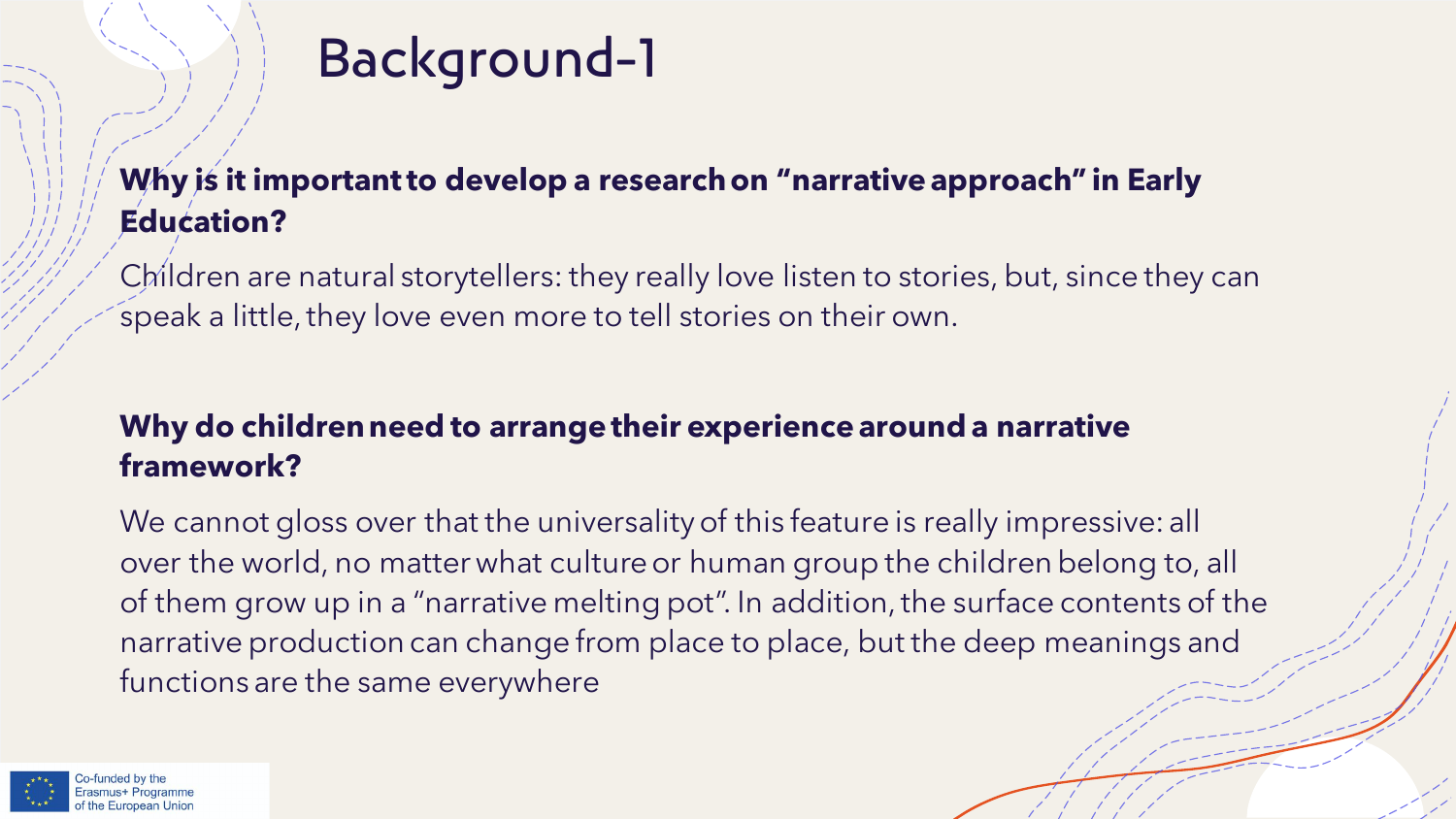### Background

#### **Why is it so hard for adults to give the right importance to the narrative approach, the same as children do?**

Getting older, human beings seem to lose the pleasure and attitude towards narration and narrative self-production. There are natural and cultural spurs towards the dismissal of a narrative approach in adult communication and thinking. The first one is the need to be concise, so that many experiences (narrations) of the same kind need generalizing in a single semantic (abstract) expression.

#### **What does "narrative approach" in early education imply?**

Narrative approach is a fully teaching choice, a teaching pedagogical habit, and a specific way through which going across every daily activities and relations. Our partnership project has the general aim to take to extremes the adoption of this perspective in early education, evaluating its outcomes and making it the main teaching habit.

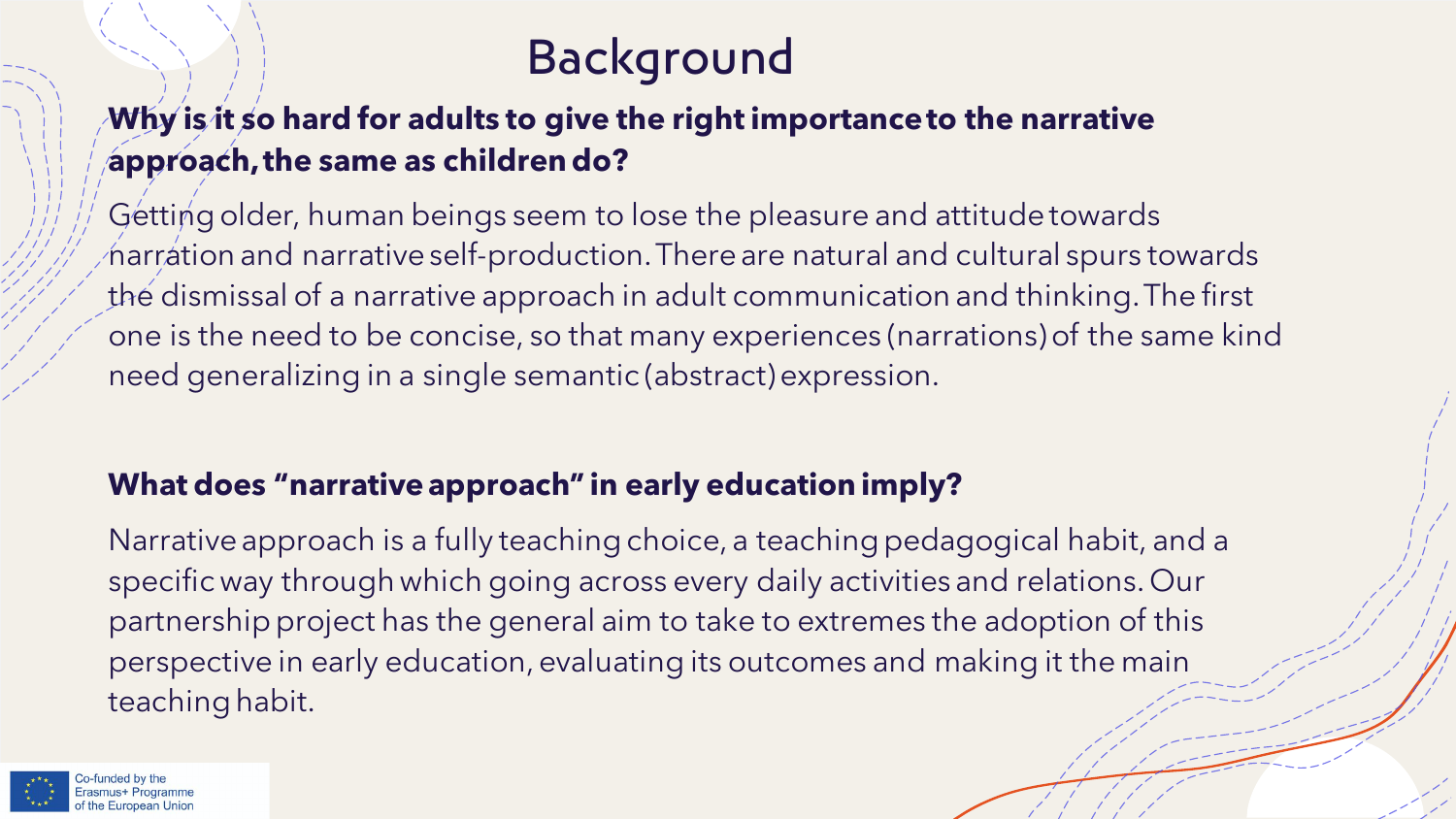#### **To better understand: comparisons about the same 4 activities if we adopt "semantic approach" or "narrative approach instead.**

| Tips on "semantic approach" in EE                  | How "narrative approach" could look like instead                                                                                |
|----------------------------------------------------|---------------------------------------------------------------------------------------------------------------------------------|
|                                                    | The children are guided by the teacher to build a map The children are guided by the teacher to build a map of the              |
|                                                    | /of /the / neighbourhood. They can carry out neighbourhood. They can carry out explorations in the context, tell                |
|                                                    | $ $ explorations in the urban context, take note of the about the places where something interesting for each of them           |
|                                                    | streets' names, identify parks, shops, children's happened or is happening; identify (each of them) safe places, scared         |
|                                                    | houses and, at the end, draw a colourful (but places, funny places, mysterious places. Telling stories make them able           |
| objective and ultimate) map of the neighbourhood.  | to explain why a place is associated with a specific feeling, compare the                                                       |
|                                                    | stories, enrich the narrative texture with other fantastic stories and with                                                     |
|                                                    | new stories involved all the schoolmates. Drawing a narrative,                                                                  |
|                                                    | subjective, provisional (true work in progress) multimedia map of the                                                           |
|                                                    | neighbourhood.                                                                                                                  |
|                                                    | A child brings to school a bird nest gathered on the A child brings to school a bird nest gathered on the street, under a tree/ |
|                                                    | street, under a tree, while he/she was approaching while he/she was approaching school. Starting from it, the teacher           |
|                                                    | school. Starting from it, the teacher arranges a invites children to come up with stories about the nest's previous             |
|                                                    | discussion with the children about birds' habits, their inhabitants, the reasons why the nest was neglected on the ground,      |
|                                                    | ability in nest construction, etc; then, he/she what inhabitants felt about it. Teacher invites children to make up not         |
|                                                    | organizes an outdoor activity for discovering other only sad stories, and tell each other own stories with similar context and  |
|                                                    | nests in the trees around, arrange a map of feelings. Then, he/she can take the children outdoor and ask them to try            |
|                                                    | discovered nests, downloads imagines from the to build a nest using natural materials: then they can-compare their              |
| internet, makes the children realize drawings, etc | productions with the original one, and so on. $\angle$                                                                          |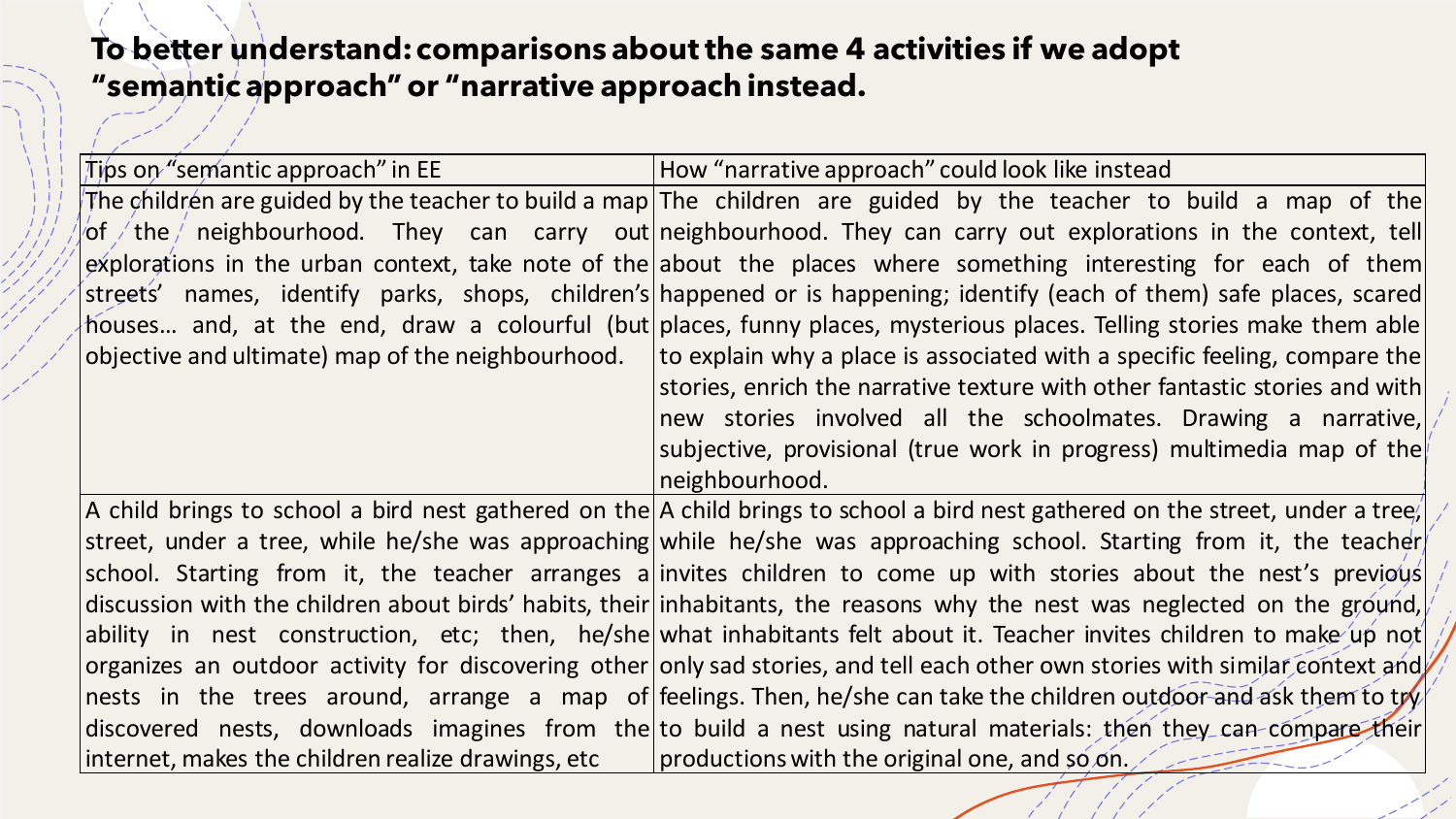| Tips on "semantic approach" in EE             | How "narrative approach" could look like instead                                                                                 |
|-----------------------------------------------|----------------------------------------------------------------------------------------------------------------------------------|
|                                               | A teacher promotes a group activity to bring out and A teacher promotes a group activity to bring out and share the rules        |
|                                               | $\vert$ share/the/rules the class want to have to ensure the class want to have to ensure well-being, safety and mutual respect. |
|                                               | well-being, safety and mutual respect. The teacher The teacher asks to children for gathering many episodes when they            |
|                                               | $ $ collects the children's opinions and related have-felt in-well-being, safety and respected; then, ask for other events       |
|                                               | clarifications, then makes up a list and takes a vote when they have felt ensure, upsetting and annoying. After that, he/she     |
|                                               | on it. Maybe, the teachers will invite children to can ask for what has worked and what has not in each situation. Finally,      |
| draw sheet boards about the class rules, etc. | can ask for making up a list of behavioural recommendations and, of                                                              |
|                                               | course, can promote a drawing activities about it, etc.                                                                          |
|                                               | $ A $ teacher wants the children to improve their $ A $ teacher wants the children to improve their environmental                |
|                                               | environmental awareness and responsibility. He/she awareness and responsibility. He/she ask to children in order of              |
|                                               | calls a referent of the local Environment Service, to gathering best and worst practices about it, both at home and in the       |
|                                               | explain the children about recycling and energy school context (of course, in their opinion!). The children can be invited       |
|                                               | saving rules and behaviours. Then, the teacher to do a shared list of these stories, and discuss: how they can spread            |
|                                               | invites children to set up rules for their daily life in best practices and reduce worst ones at school; how they can persuade   |
|                                               | order to realize the best recycling plan and the best his/her family doing better. Furthermore, the teacher can bring the        |
|                                               | energy saving recommendations. Maybe, he/she can children outside and find out where the situation is either good or bad         |
|                                               | identify a children shift, with the task to check the in the neighbourhood: the children are invited to imagine why and tell     |
| respect of the new rules, etc.                | stories about it, and imagine what they can do for improving the                                                                 |

situation…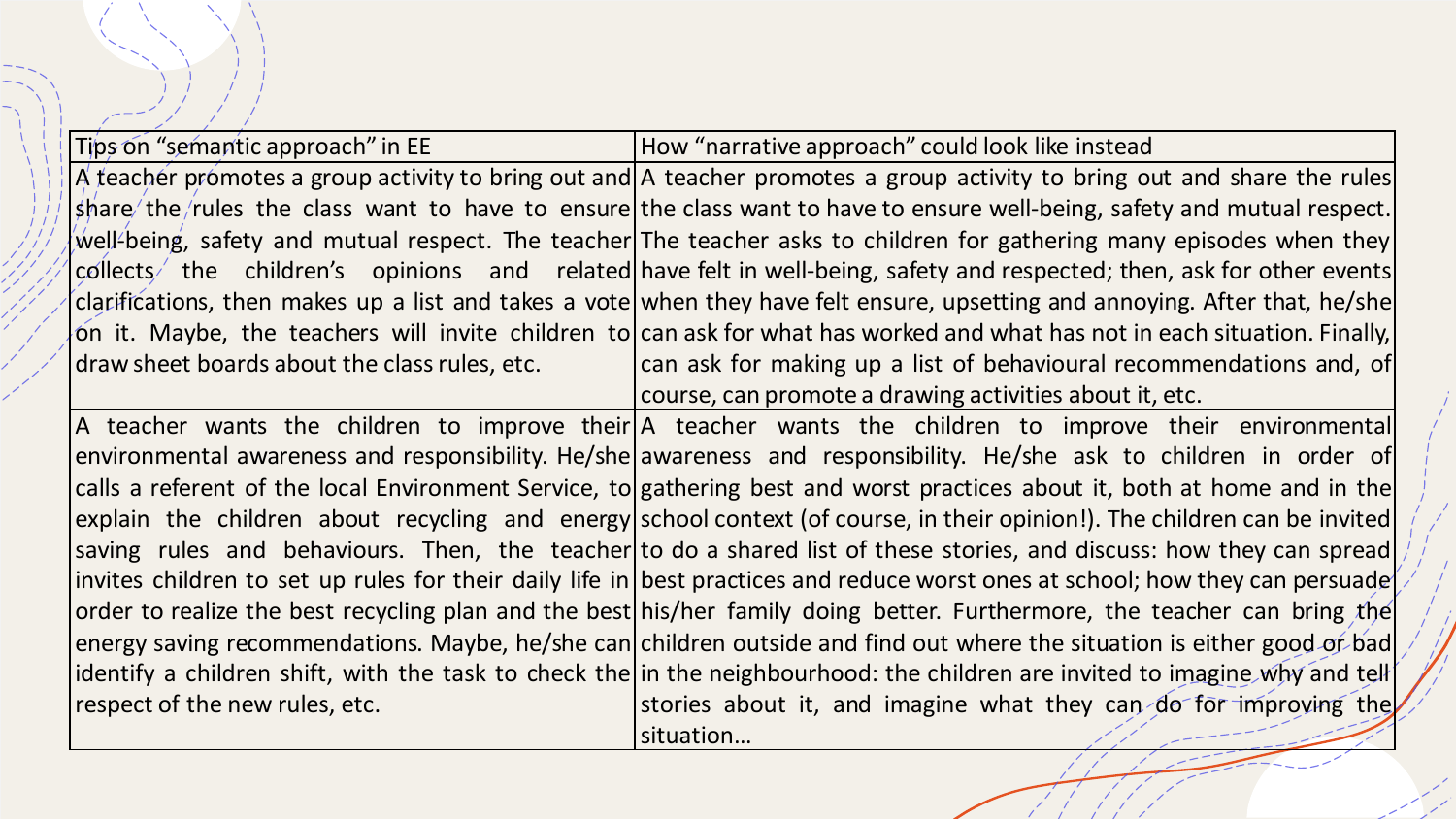## **Needs**

Preschools are not enough equipped for sustaining a curriculum founded on a narartive approach

- The learning environment of the school settings do not take enough account this approach
- Teachers and pedagogues consider storytelling and narration as a secondary activity
- Preschools do not encourage spontaneous narrative production
- Lack of strong and continous relations with local libraries

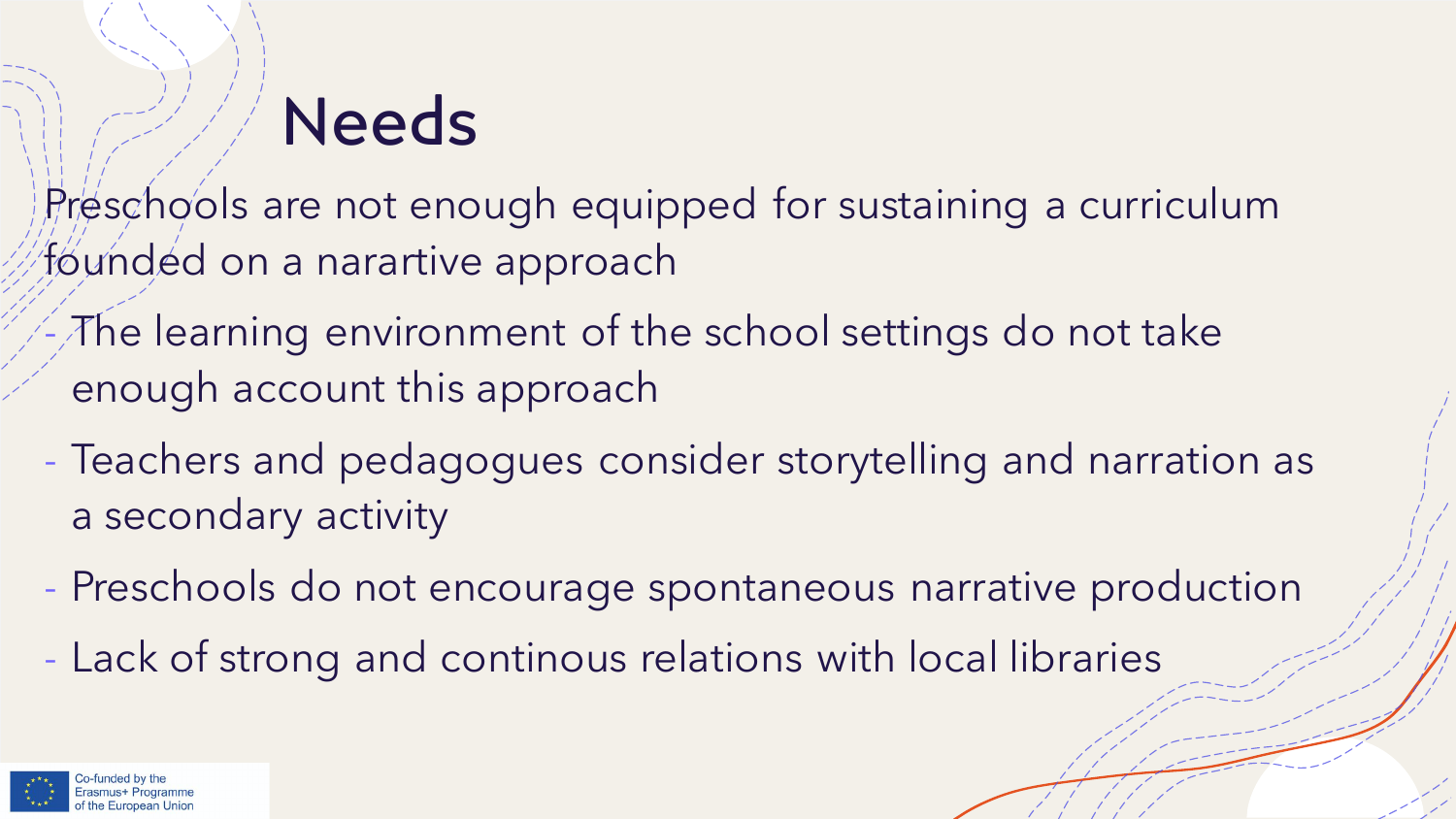### **Objectives**

#### FOSTER EARLY EDUCATION QUALITY WITH FOCUS ON THE NARRATIVE APPROACH

SO1 – Developing the narrative approach in preschools, adopting the appropriate tools to arrange the context, planning activities and evaluating the outcomes

SO2 – Improving the collaboration between preschools and libraries for enhancing the narrative curriculum

SO3 – Increasing preschools teachers professional skills on the narrative curriculum

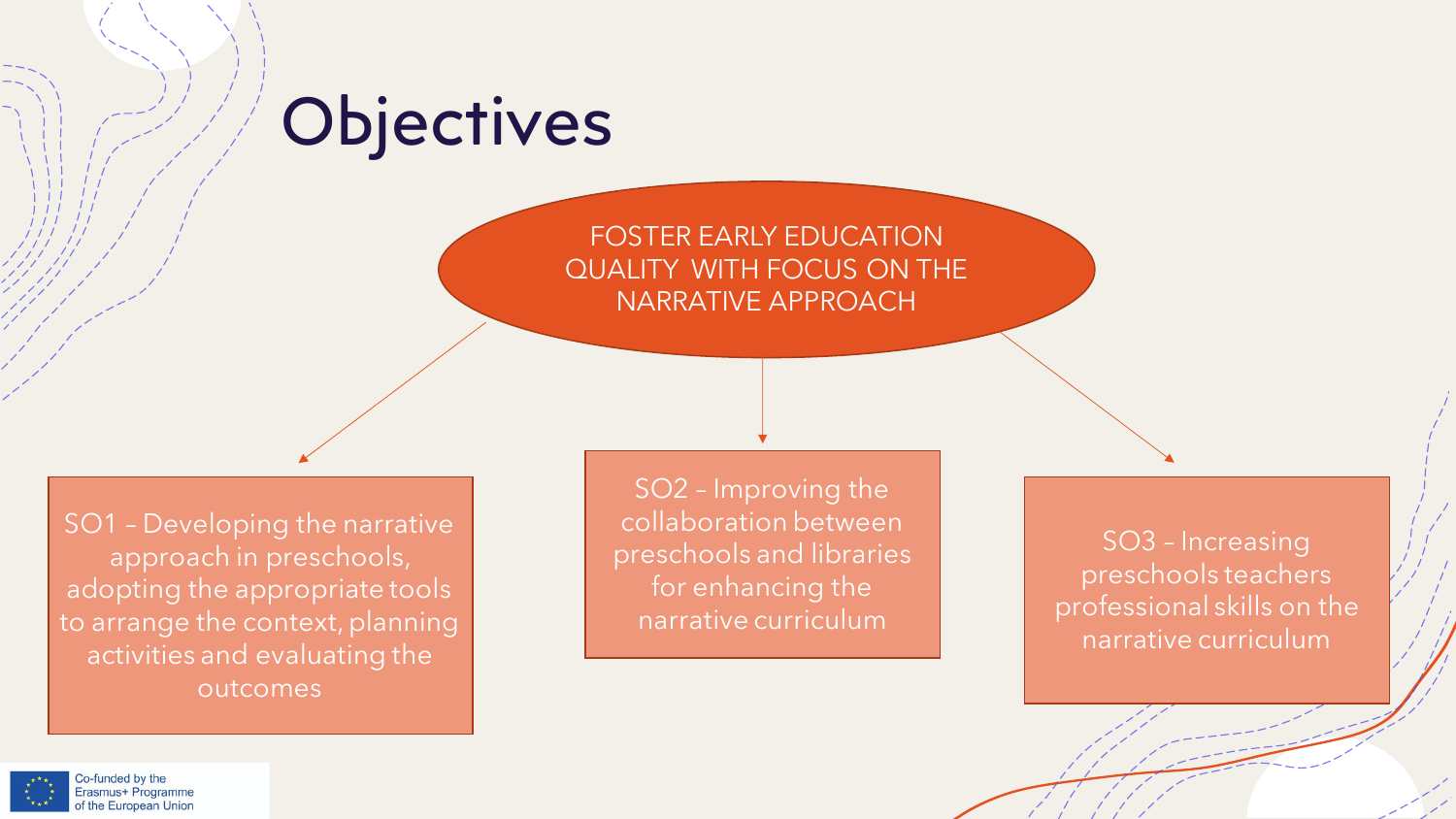## Why a transnational project?

1) Although children's literature is a universal human feature, it is rather influenced by cultural aspects: each country has a different tradition and a different approach to physical and social reality, so learning from each other across Europe is fundamental

2) Preschools and libraries belong to different parts of the municipalities or they are totally separate institutions; agreements between these different services are always required

3) at the European level, there is the need to identify the preschools as also a cultural services (like the libraries are) and to consider the libraries fully integrated in the school system, in a reciprocal way.

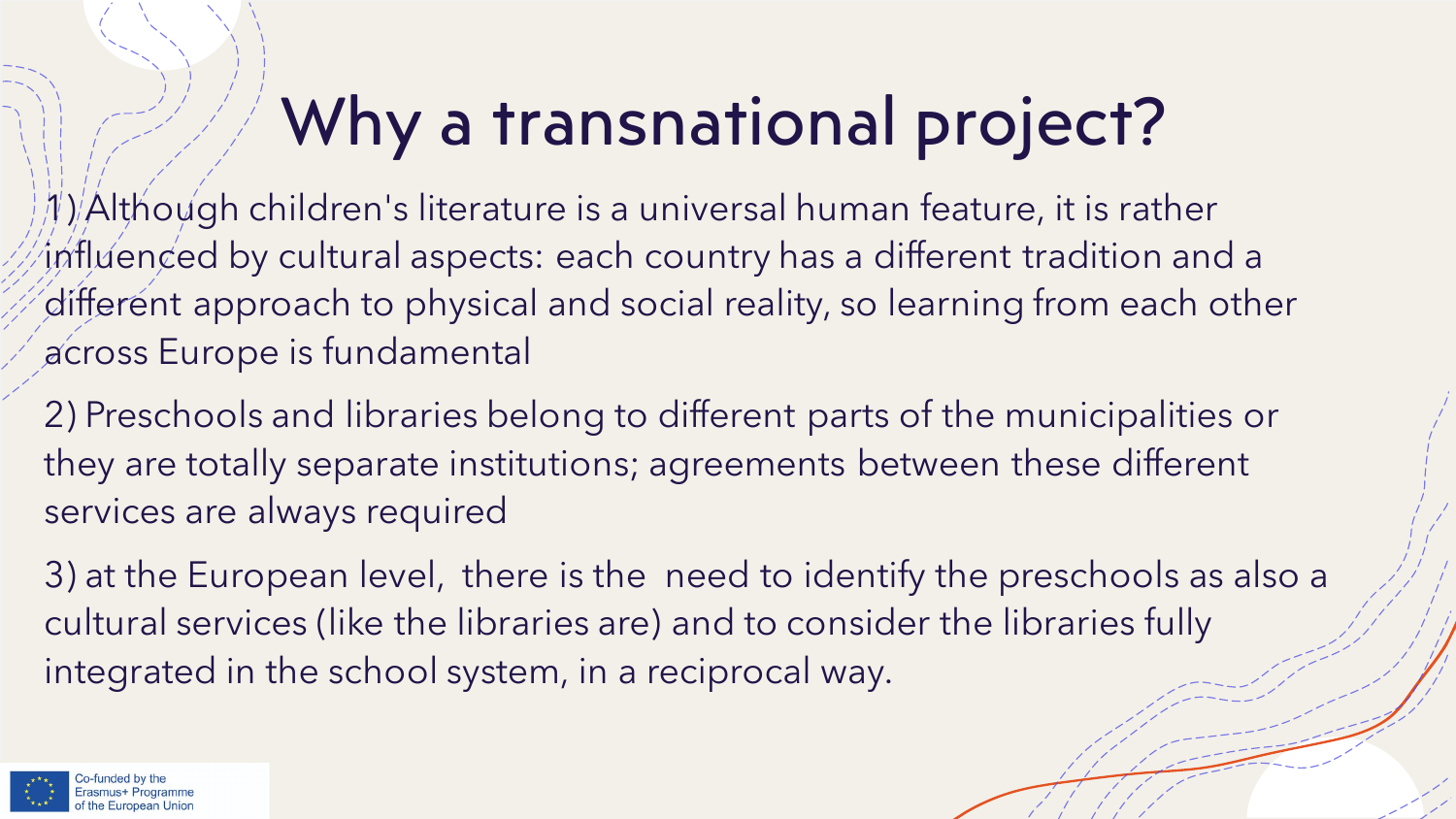### Project partnership

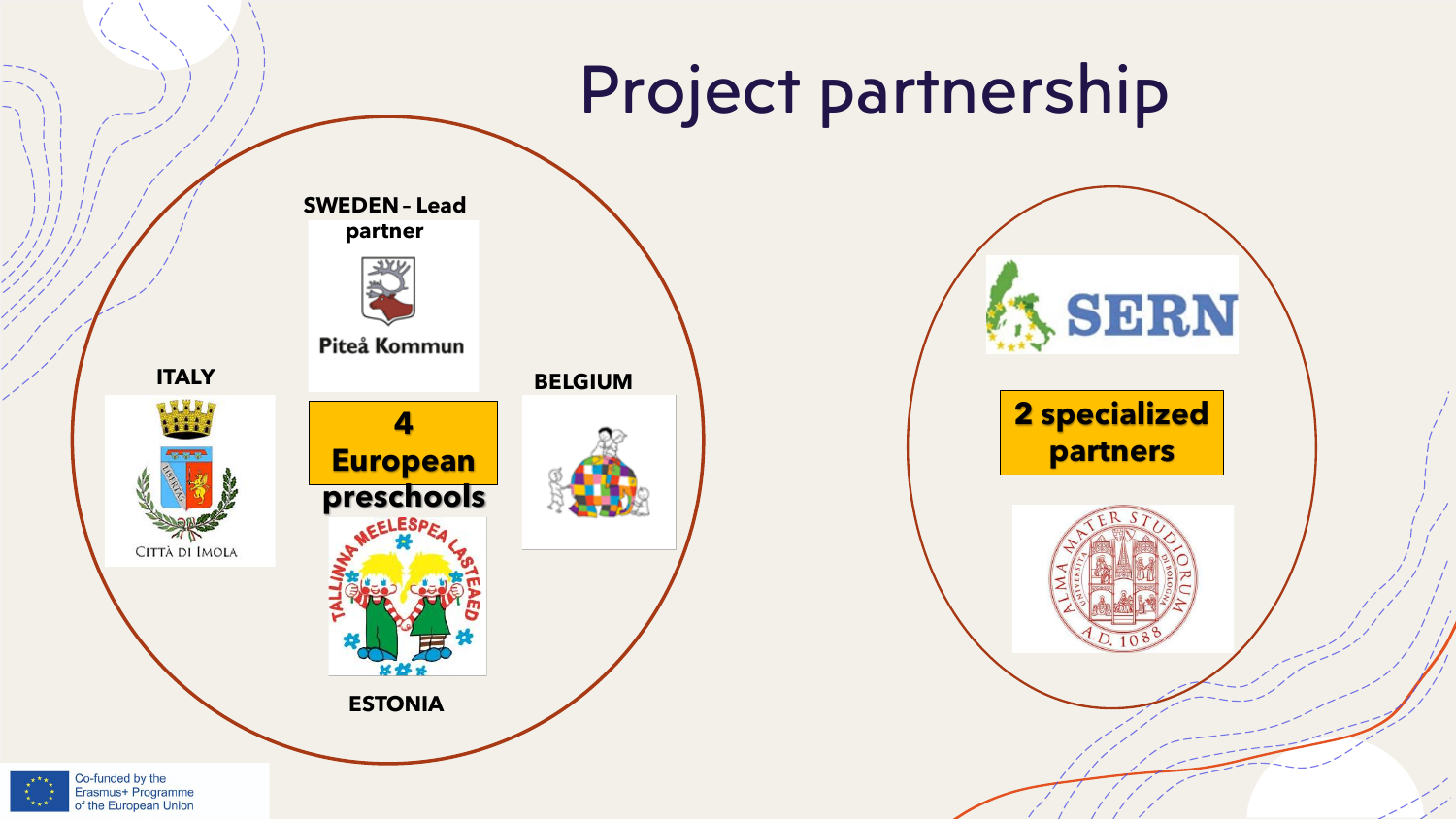## Target groups

 $E$ arly childhood teachers in the 4 countries

Academics focusing on ECEC and their students **Municipalities** 

- Decision makers at local and regional authorities
- Pupils attending preschools
- Librarians
- Parents

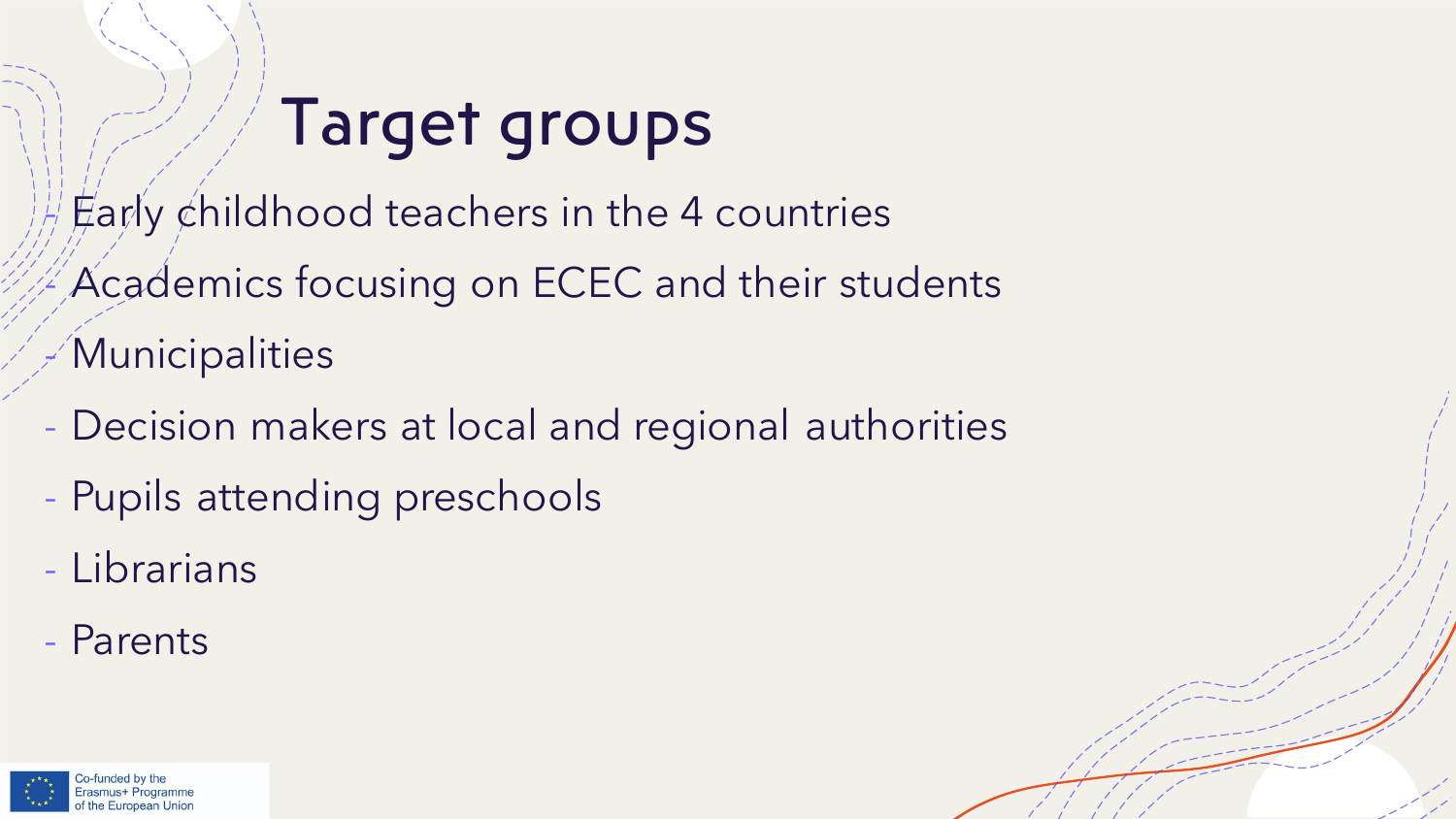### Intellectual outputs

**O1** – Handbook user manual about the implementation of a narrative approach curriculum in early education

**O2** – Evaluation toolbox: Self-Assessment, Monitoring, Impact Assessment

**O3** – Original childhood literature products

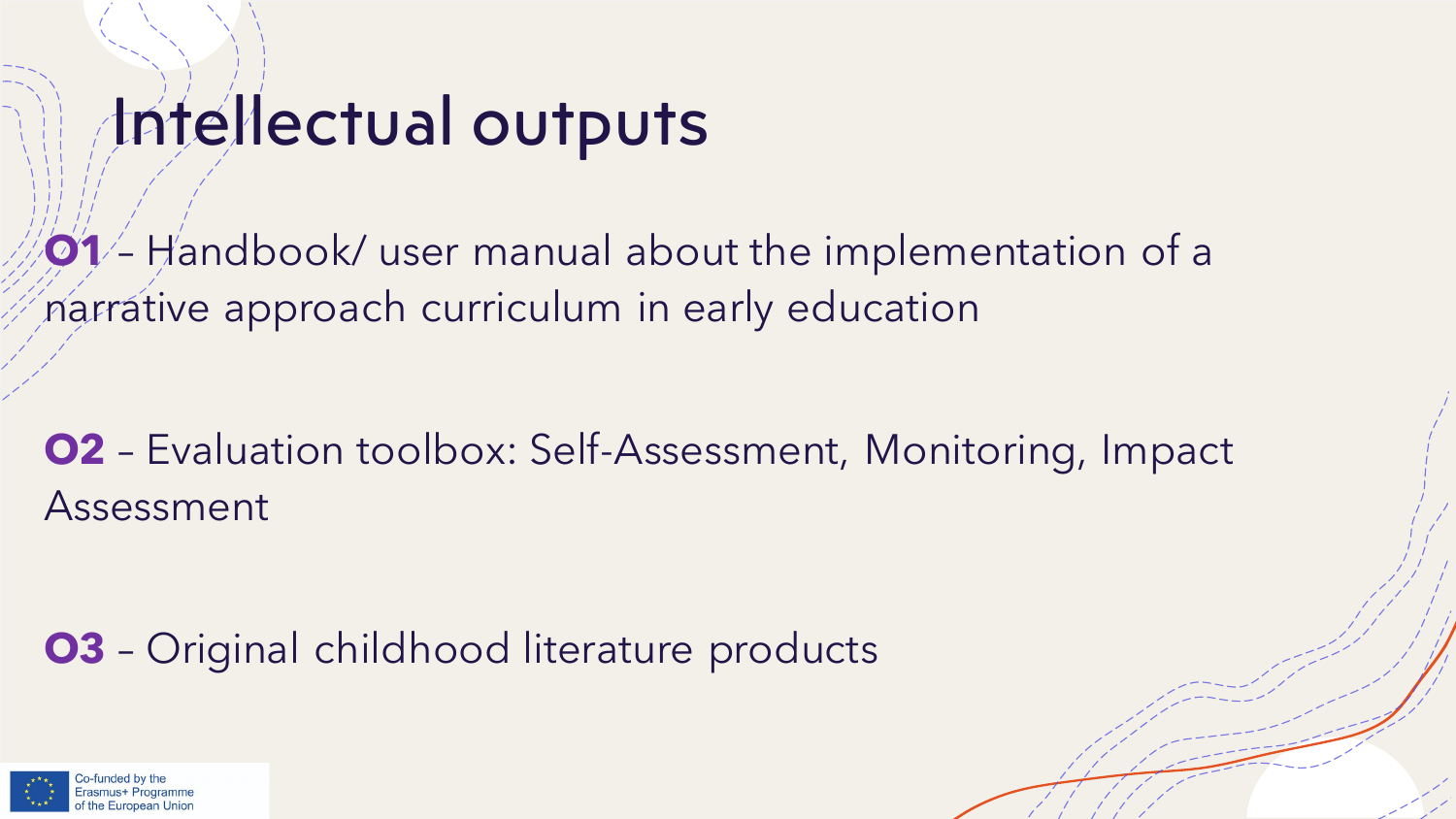### Focus on IO1 – the structure of the Handbook on Narrative Approach

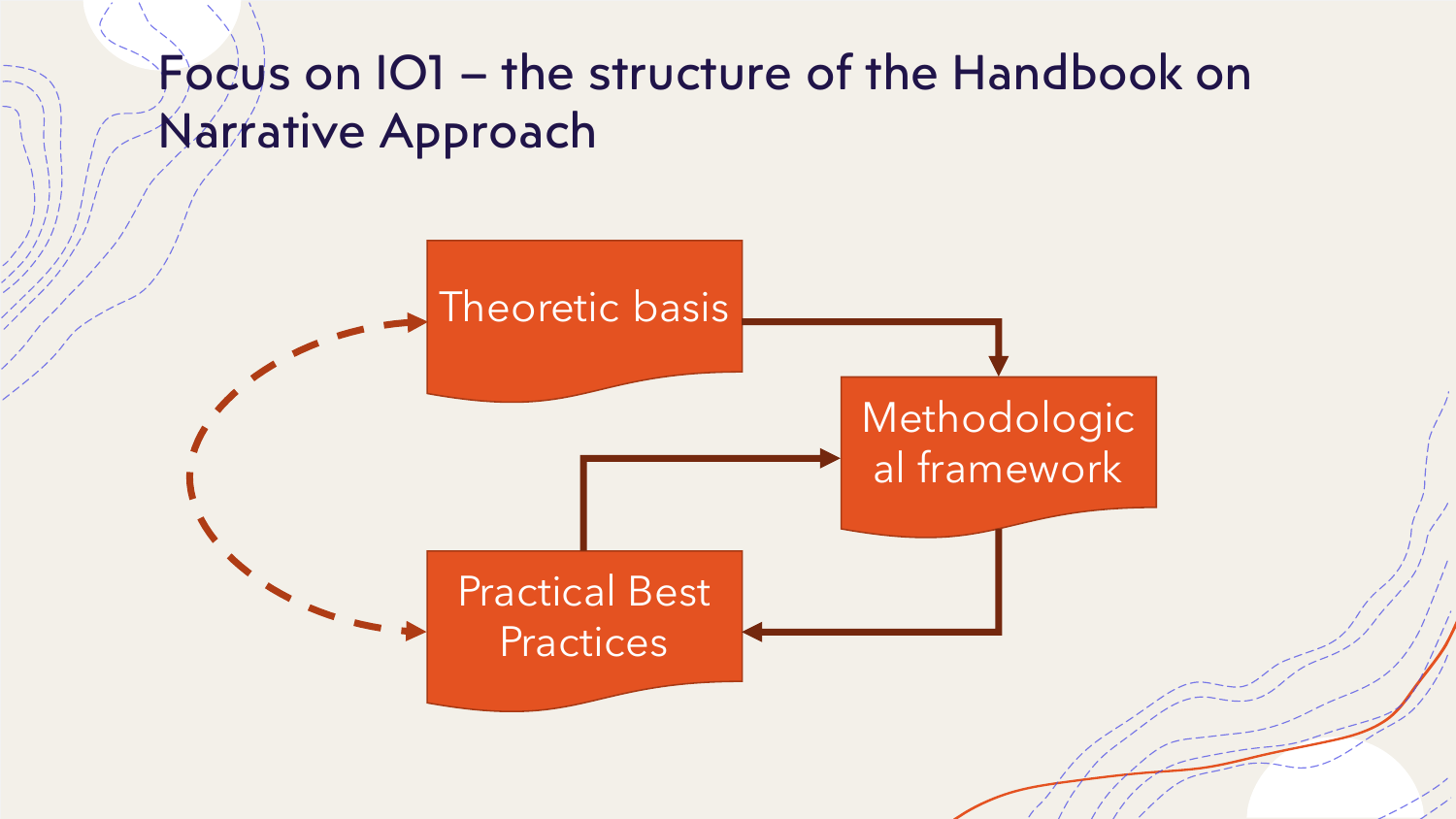#### **FRAMEWORK: How narrative approach in early education could work**



 $1 \quad 1 \quad 1 \quad 1 \quad 1$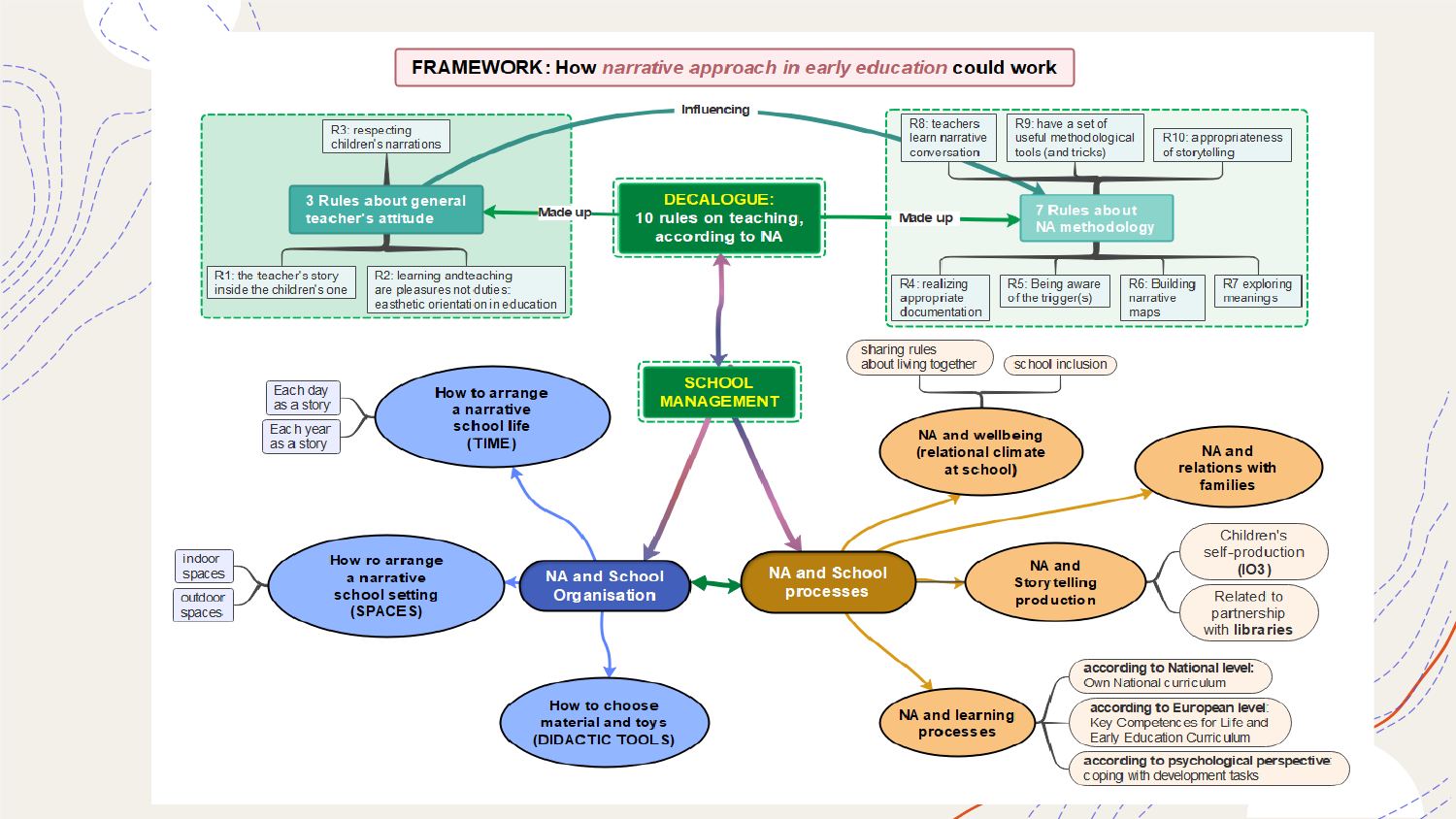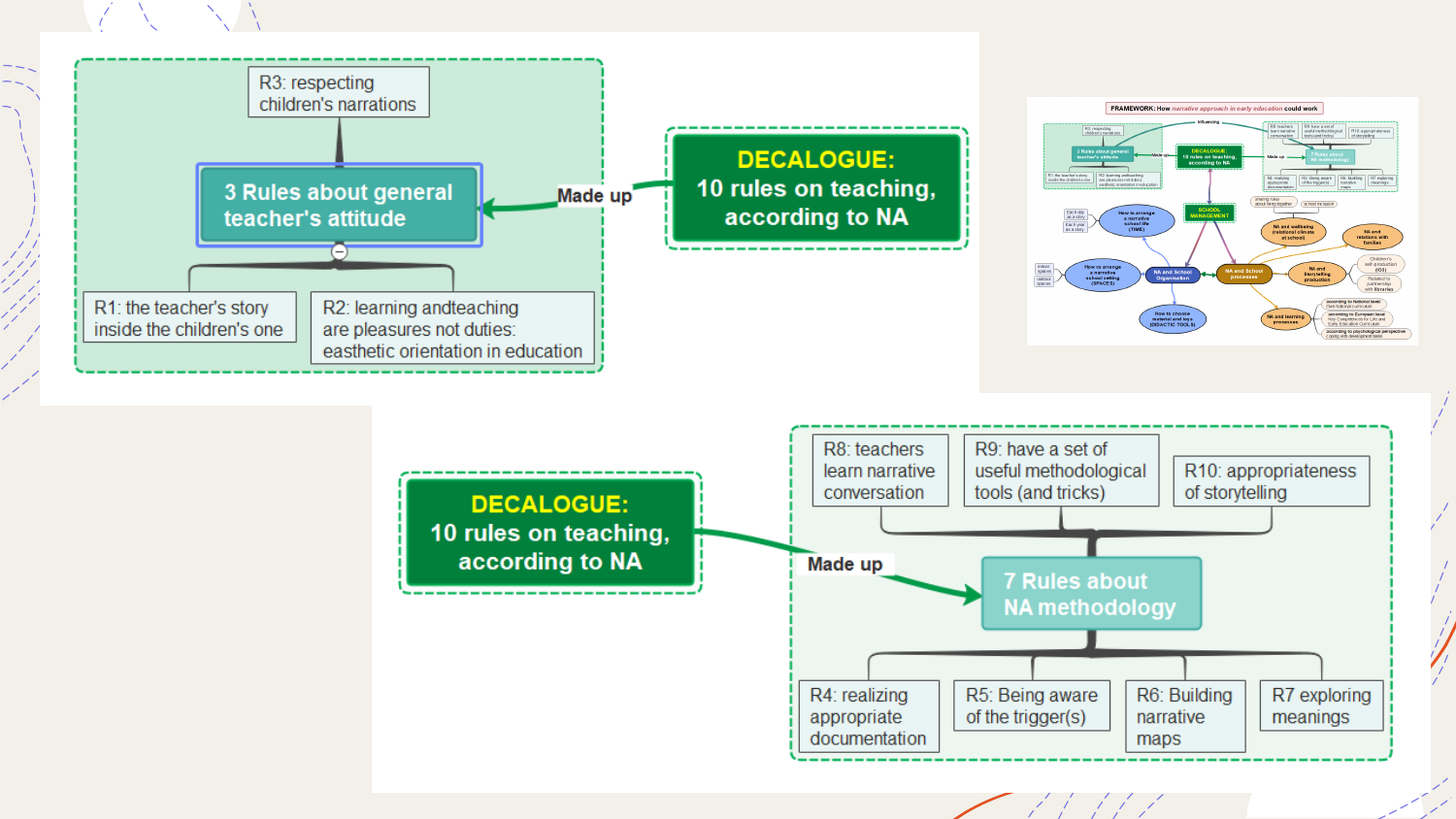

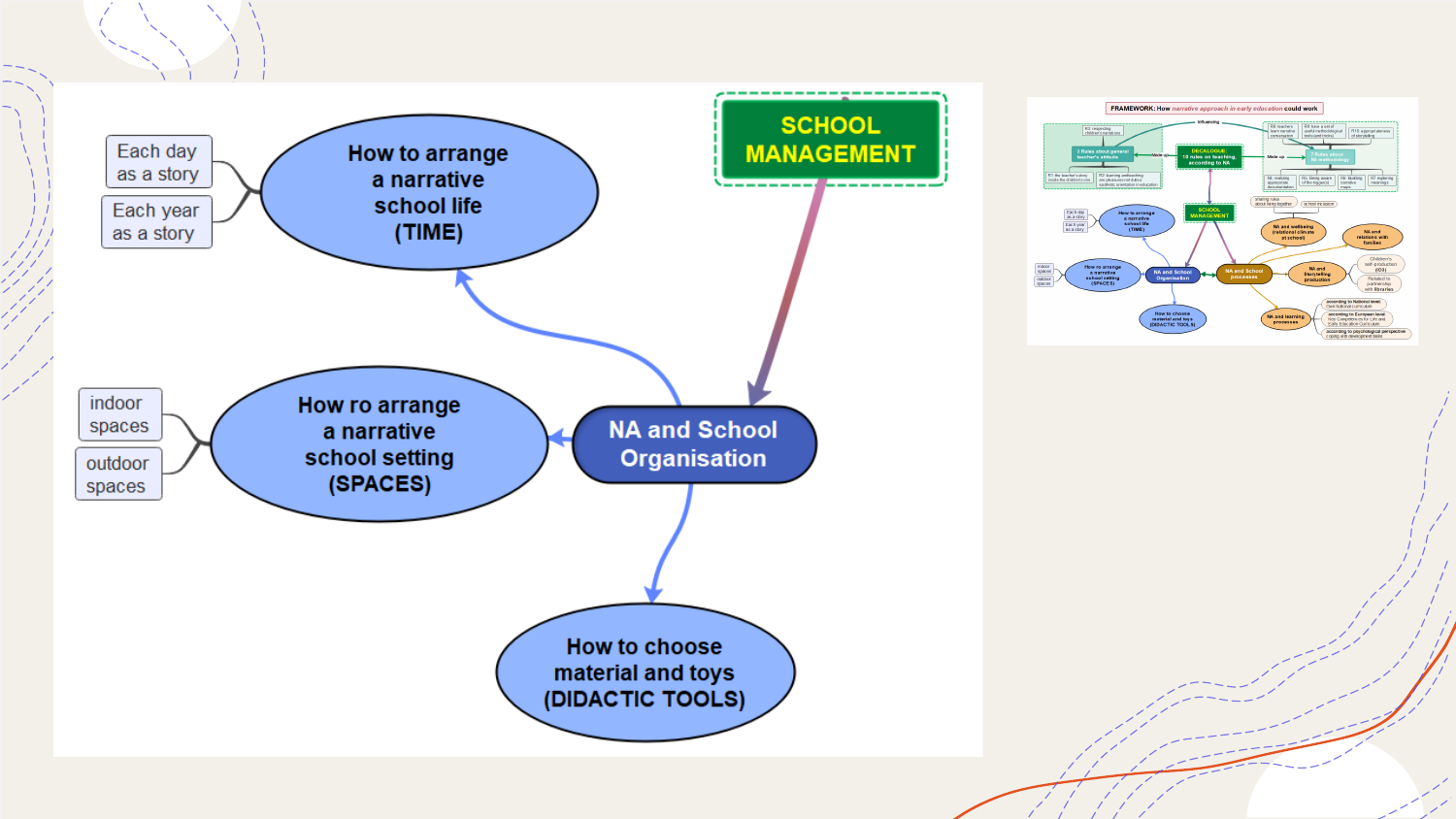